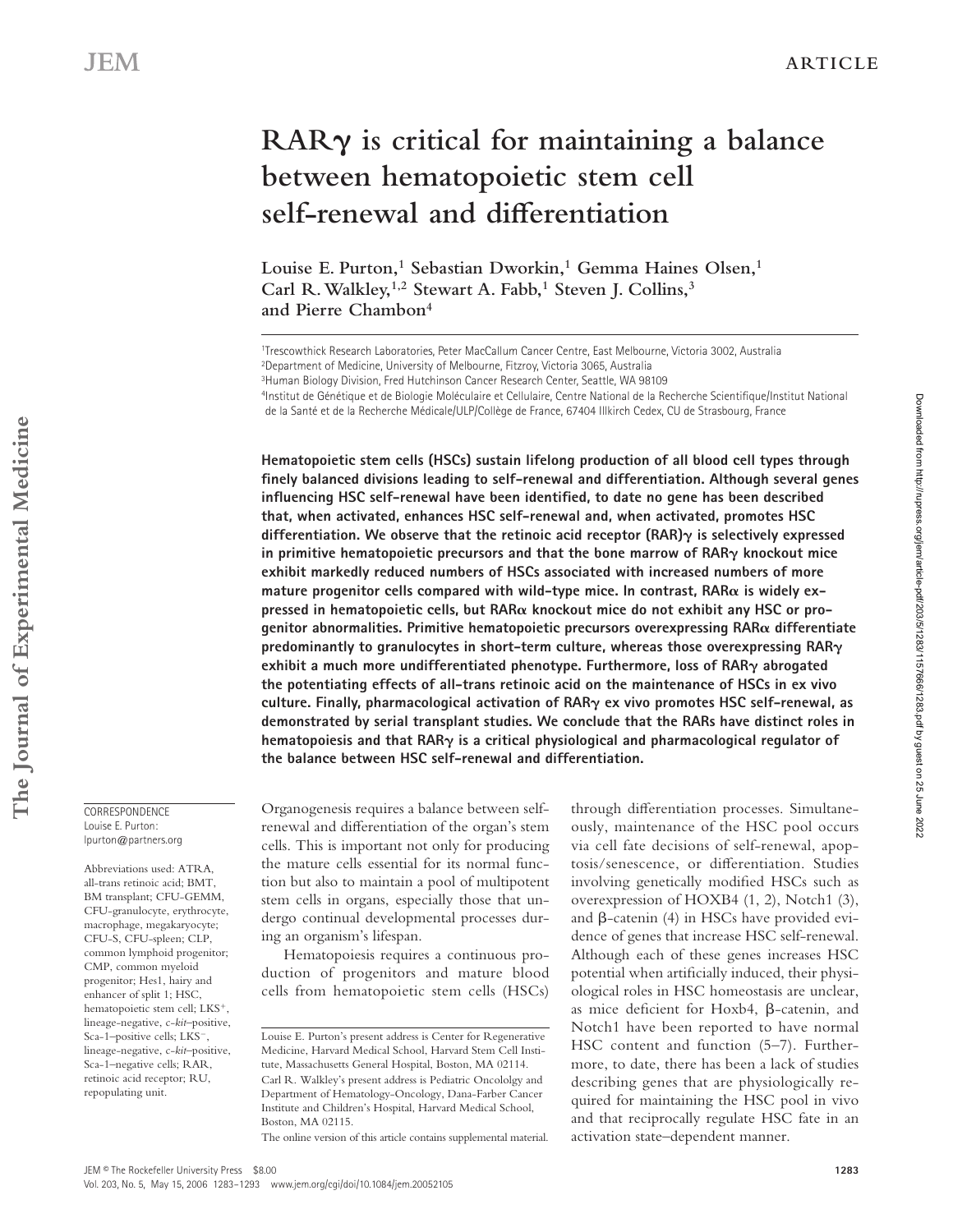# **JEM**

 We have previously described a novel role for the vitamin A derivative, all-trans retinoic acid (ATRA), in enhancing the maintenance of HSCs in ex vivo liquid suspension culture (8). ATRA activates the retinoic acid receptors (RARs), of which there are three subtypes:  $RAR\alpha$ ,  $RAR\beta$ , and RARγ. In these studies, we sought to determine whether any of the RARs had a physiological role in the regulation of HSCs.

Here, we show that loss of RARγ results in reduced numbers of HSCs and increased numbers of more differentiated progenitor cells in the mutant mice. Furthermore, unlike wild-type HSCs, RARγ null HSCs did not repopulate recipients after 14 d of ex vivo culture with ATRA. In contrast, loss of the other RAR predominantly expressed in hematopoietic cells,  $RAR\alpha$ , did not result in any hematopoietic defects in the mice and ATRA-treated RARα null HSCs had comparable repopulating activity to wild-type HSCs cultured with ATRA. Finally, treatment of cultures of highly enriched populations of hematopoietic precursors/stem cells with ATRA, the natural ligand for RARγ, resulted in increased Notch1 and Hoxb4 expression in these cells accompanied by enhanced HSC self-renewal, as shown by increased potential of ATRA-treated HSCs to repopulate mice after serial transplantation. These results, therefore, demonstrate that RARγ is a critical regulator of the balance between HSC self-renewal and differentiation; loss of RARγ results in reduced numbers of HSCs as the result of enhanced HSC differentiation, whereas RARγ activation results in HSC self-renewal.

## **RESULTS**

## **RAR1 and RAR have different effects on hematopoietic progenitor cells**

RARα and RARγ subtypes are most widely expressed in hematopoiesis and loss of both of these RARs results in early postnatal lethality accompanied by impaired granulopoiesis in vivo (9). To determine which of the RARs may have a role in regulating HSCs, expression analysis of the major isoforms of the three RAR subtypes was performed in the HSCcontaining lineage-negative, c-kit–positive, Sca-1–positive (LKS<sup>+</sup>) cells and the lineage-negative, c-kit–positive, Sca-1– negative (LKS<sup>−</sup>) cell population, which does not contain HSCs (10) and differentiates in response to ATRA treatment (11). RARα was expressed in both LKS<sup>+</sup> and LKS<sup>−</sup> cells. In contrast, RARβ2 and RARγ1 were expressed preferentially by LKS<sup>+</sup> (Table S1, available at http://www.jem.org/cgi/ content/full/jem.20052105/DC1). RARβ null mice are essentially normal (12) in contrast with the RARα and RARγ null mice, which have profound defects in multiple organs (13, 14). Therefore, we focused our attention on a role for RARα or RARγ in the regulation of HSCs.

To further define the roles of  $RAR\alpha$  and  $RAR\gamma1$  in HSCs, we used retroviral vector-mediated gene transduction to individually overexpress RARα and RARγ1 (15) in 5-fluorouracil pretreated BM and monitored the proliferation and differentiation of the transduced cells during 4 wk of culture in cytokine-containing media (see supplemental Materials and methods, available at http://www.jem.org/cgi/ content/full/jem.20052105/DC1). 48 h after the infection, the transduction efficiencies (GFP<sup>+</sup> cells) were 8.8% (control), 4.3% (RAR $\alpha$ ), and 4.5% (RAR $\gamma$ 1). During the 4 wk of culture, cell viabilities of the GFP<sup>+</sup> cells within each culture were similar. Both the control and RARα-overexpressing cells proliferated well in culture, comprising >50% of the cells in the cultures at 4 wk (Fig. S1, A–C, available at http:// www.jem.org/cgi/content/full/jem.20052105/DC1). At this time point, the  $RAR\alpha$ -overexpressing cells predominantly expressed the granulocyte marker, Gr-1 (Fig. S1 D). In contrast, cells overexpressing RARγ1 proliferated slowly in culture (comprising  $\leq 2\%$  of the culture), did not express Gr-1, were negative for all other lineage markers assessed, and expressed high levels of Sca-1 (Fig. S1). Thus, there was a marked difference in the proliferation and differentiation of the RAR $\alpha$ - vs. RAR $\gamma$ 1-transduced cells, with the RAR $\alpha$ transduced cells exhibiting rapid proliferation and differentiation to granulocytes, whereas the RARγ transduced cells exhibited much slower proliferation associated with a much more immature phenotype.

## **RAR null BM cells have increased numbers of progenitors**

To confirm that RARα and RARγ have distinct roles in hematopoiesis, especially with respect to HSCs, we investigated the multipotential progenitor cell compartment of RAR $\alpha$  and RAR $\gamma$ +/+, +/-, and -/- single mutant mice. BM obtained from the RAR $\alpha$ <sup>-/-</sup> and RAR $\alpha$ <sup>+/-</sup> mice had equivalent numbers of immature mixed colonies (CFU-granulocyte, erythrocyte, macrophage, megakaryocyte [GEMM]) and CFU-spleen (CFU-S) compared with  $RAR\alpha^{+/+}$  BM (Fig. 1, A and B). In contrast, BM from RARγ−/<sup>−</sup> mice had twofold increased CFU-GEMM and threefold increased CFU-S compared with  $RAR\gamma^{+/+}$  BM (Fig. 1, C and D;  $P < 0.05$ ). Further investigation of  $RAR\gamma^{-/-}$  BM revealed that this was also accompanied by significantly increased numbers of common myeloid progenitors (CMPs) and common lymphoid progenitors (CLPs) compared with  $\text{RAR}\gamma^{+/+}$  BM (Fig. 1, E and F; P < 0.05).

## **RAR null BM cells contain markedly reduced numbers of HSCs**

The increased numbers of CFU-GEMM, CFU-S, CMPs, and CLPs in the  $RAR\gamma^{-/-}$  BM may have resulted from increased numbers of HSCs, or alternatively from enhanced proliferation or differentiation of the HSCs into the more mature progenitor pool. Therefore, we performed limiting dilution assays (16) using BM from wild-type,  $\text{RAR}\gamma^{+/-}$ , RAR $\gamma^{-/-}$ , and RAR $\alpha^{-/-}$  mice to compare the numbers of transplantable HSCs in these mice. Lethally irradiated (10 Gy) recipient mice (8–10 mice per cell dose) were injected with limiting numbers of donor cells together with  $2 \times 10^5$ competing cells, and the frequency of HSCs estimated at 6 mo posttransplant using Poisson statistics (Fig. S2, available at http://www.jem.org/cgi/content/full/jem.20052105/DC1).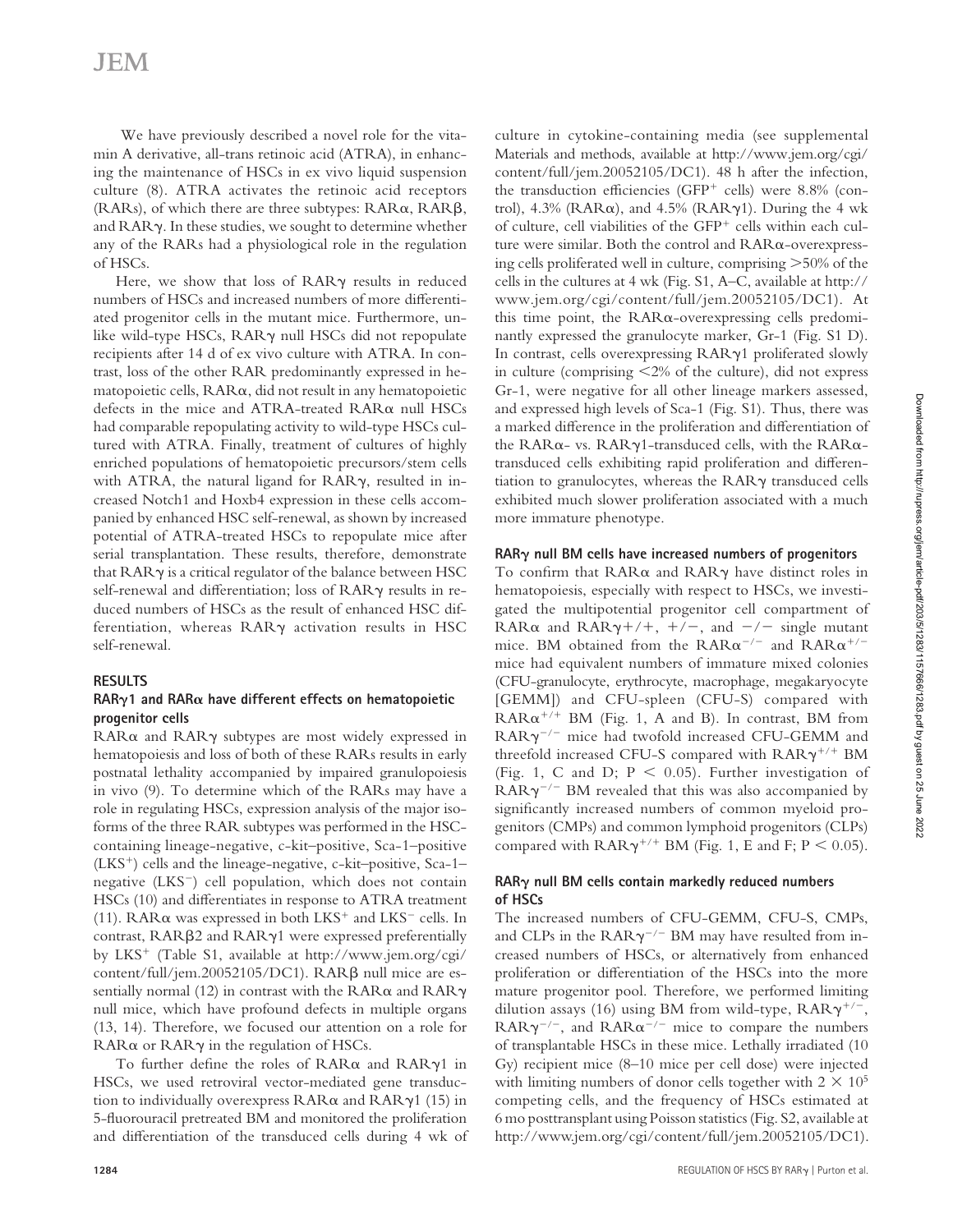

Figure 1. BM cells derived from 8-wk-old mice deficient for RAR<sub>Y</sub> **have increased numbers of progenitors.** (A) Numbers of CFU-GEMM produced per femur from 8-wk-old RAR $\alpha^{+/+}$ , RAR $\alpha^{+/-}$ , and RAR $\alpha^{-/-}$ mice ( $n = 4$ ). (B) CFU-S content per femur from 8-wk-old RAR $\alpha^{+/+}$ , RAR $\alpha^{+/-}$ , and RAR $\alpha^{-/-}$  mice (n = 4). (C) Numbers of CFU-GEMM produced per femur from 8-wk-old RAR $\gamma^{+/+}$ , RAR $\gamma^{+/-}$ , and RAR $\gamma^{-/-}$  mice  $(n = 4)$ . \*, P < 0.05 compared with RAR $\gamma^{+/+}$  BM (paired Student's t test). (D) CFU-S content per femur from 8-wk-old RAR $v^{+/+}$ , RAR $v^{+/-}$ , and RAR $\gamma^{-/-}$  mice (n = 4). \*, P < 0.05 compared with RAR $\gamma^{+/+}$  BM; #, P < 0.05 compared with  $RAR\gamma$ <sup>+/-</sup> BM (paired Student's t test). (E) Numbers of CMP per femur from 8-wk-old RAR $\gamma^{+/+}$  and RAR $\gamma^{-/-}$  mice (n = 3). \*, P  $\leq$  0.05 compared with RAR $\gamma^{+/+}$  BM (paired Student's t test). (F) Numbers of CLP per femur from 8-wk-old RAR $\gamma^{+/+}$  and RAR $\gamma^{-/-}$  mice ( $n = 3$ ). \*, P  $\leq$  0.05 compared with RAR $\gamma^{+/+}$  BM (paired Student's t test). Data are presented as means ± SEM.

Mice that had  $\geq$ 1% multilineage repopulating donor cells were considered to be positive for donor cell reconstitution and those that had <1% donor cells were considered to be negative.

The number of long-term repopulating HSCs per femur of each genotype is shown in Fig. 2, derived from data given in Fig. S2. There was a 3.3-fold reduction in the number of



8 week old RARa and RARy mutants

Figure 2. BM cells derived from 8-wk-old mice deficient for RAR<sub>Y</sub> **have reduced numbers of HSCs.** Number of HSCs per femur of 8-wkold wild-type  $(+/+)$ , RAR $\gamma^{+/-}$ , RAR $\gamma^{-/-}$ , and RAR $\alpha^{-/-}$  mice  $(n = 8-10)$ .  $^*$ , P < 0.05 compared with wild-type and RAR $\alpha$ <sup>-/-</sup> BM; #, P < 0.05 compared with RAR $\gamma^{+/}$  BM (paired Student's t test). Data are presented as  $means \pm SEM$ .

HSCs per femur in BM from RARγ<sup>-/-</sup> mice compared with wild-type BM (Fig. 2;  $P < 0.05$ ). Furthermore, this profound decrease occurred in the very primitive, multilineage repopulating HSCs, as repopulation of the myeloid and lymphoid lineages was equally affected by loss of RARγ (unpublished data). In marked contrast, there were similar numbers of long-term repopulating HSCs per femur in BM from  $RAR\alpha^{-/-}$  mice compared with wild-type BM (Fig. 2).

The reduction in HSCs together with the increased numbers of CFU-GEMM, CFU-S, CMPs, and CLPs in RARγ−/<sup>−</sup> BM (Fig. 1, C**–**F) suggests that the loss of RARγ in vivo likely results in enhanced differentiation of HSCs into more mature progenitor compartments. Interestingly, the  $RAR\gamma^{+/-}$  mice also showed signs of haplo-insufficiency with respect to their HSC content, having twofold fewer HSCs per femur than wild-type mice (Fig. 2;  $P < 0.05$ ) and twofold increased numbers of CFU-S (Fig. 1 D). In marked contrast, we did not detect an altered HSC content in  $RAR\alpha^{-/-}$  mice compared with their wild-type littermates (Fig. 2). Collectively, these data underscore the importance of RARγ in the maintenance of the HSC pool.

#### **Enriched populations of RAR null HSCs have reduced long-term repopulating potential accompanied by increased production of progenitor cells**

To further explore a potential role of RARγ in regulating HSCs, we assessed the repopulating potential of a more enriched population of  $RAR\gamma$ -deficient HSCs, the LKS<sup>+</sup> cell population, which are the HSC-containing population used in our previous studies (8, 11).

The numbers of LKS<sup>+</sup> cells in  $RAR\gamma^{-/-}$  BM were significantly elevated compared with that of  $RAR\gamma^{+/+}$  BM (Fig. 3 A,  $P < 0.05$ ). Interestingly and similar to the results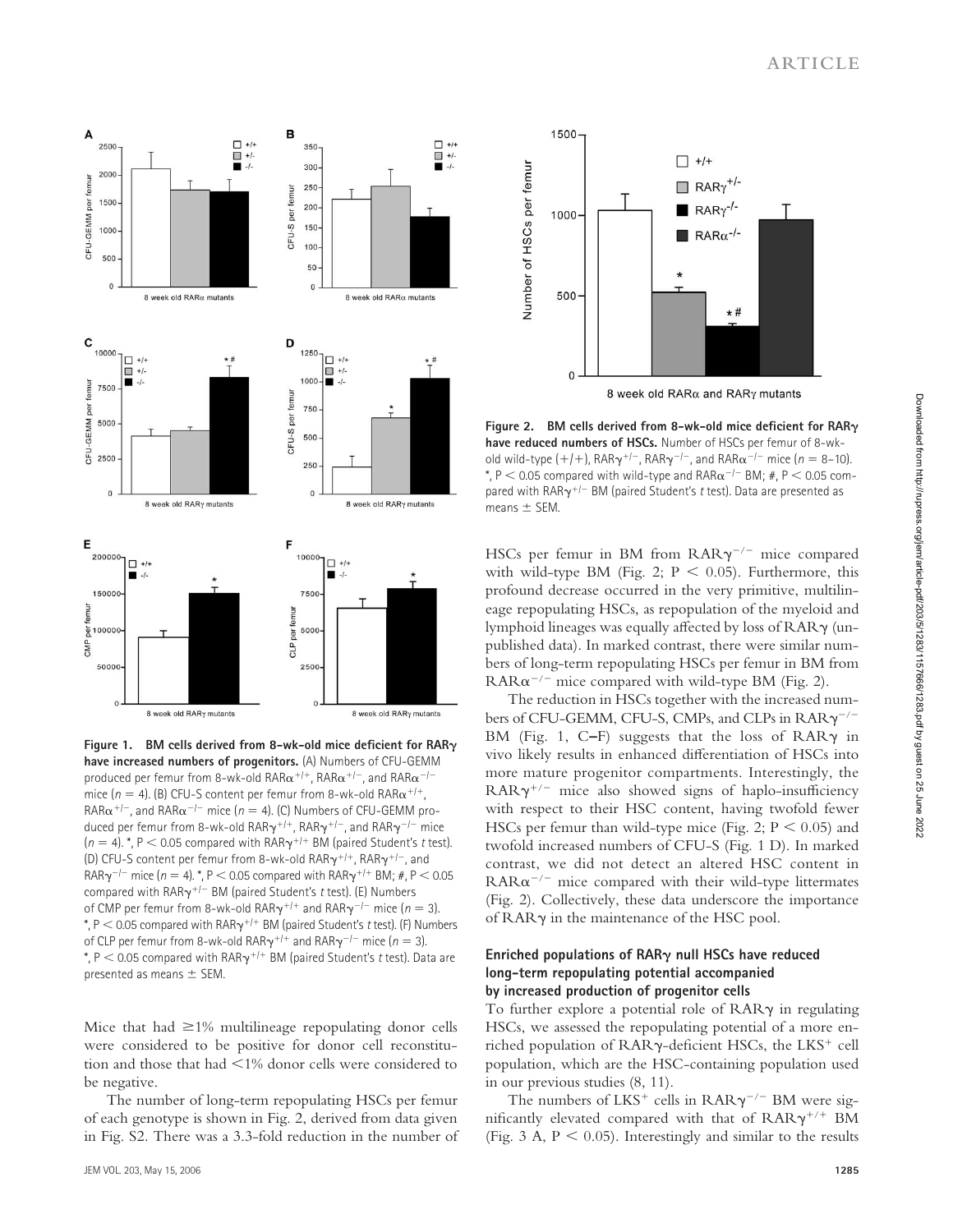

| CD34-FIt3-            | CD34+ Flt3-                          | CD34+ Flt3+                           |
|-----------------------|--------------------------------------|---------------------------------------|
| $RARy+/+$ 7.55 ± 1.04 | RARy+/+ 32.82 ± 1.97                 | $RAR\gamma$ +/+ 53.28 ± 2.35          |
| $RARy-/-$ 8.57 ± 1.21 | RAR $y-/-$ 39.76 ± 1.87 <sup>*</sup> | RARy-/- $44.24 \pm 1.35$ <sup>*</sup> |

**Figure 3. Properties of RAR mutant LKS**<sup>+</sup> **cells.** (A) Number of LKS<sup>+</sup> cells per femur from 8-wk-old RARγ+/<sup>+</sup>, RARγ+/−, and RARγ−/− mice (n = 7–12). \*, P < 0.05 compared with RAR $\gamma^{+/+}$  and RAR $\gamma^{+/-}$  LKS+ cells (paired Student's t test). (B) Number of CFU-S produced per 500 LKS<sup>+</sup> cells ( $n = 4$ ). \*, P < 0.05 compared with RAR $\gamma^{+/+}$  LKS+ cells; #, P < 0.05 compared with RAR $\gamma$ <sup>+/-</sup> LKS<sup>+</sup> cells (paired Student's t test). Data are presented as means  $\pm$  SEM. (C) Percentages of CD34 and Flt3 populations in LKS<sup>+</sup> cells obtained from 8-wk-old RAR $\gamma^{+/+}$  and RAR $\gamma^{-/-}$  mice  $(n = 5)$ . \*, P < 0.05 compared with RAR $\gamma^{+/+}$  LKS+ cells.

obtained from the whole BM cell studies, the numbers of CFU-S formed per  $500$  LKS<sup>+</sup> cells were significantly increased from both RARγ+/<sup>−</sup> and RARγ−/<sup>−</sup> cells compared

with that of  $\text{RAR}\gamma^{+/+}$  cells (Fig. 3 B, P < 0.05). It is known that LKS<sup>+</sup> cells are heterogeneous; therefore, we further investigated the  $LKS^+$  cell compartment of  $RAR\gamma$  wild-type and null mice by phenotypic analysis of the CD34 and Flt3 subsets within  $LKS^+$  cells, which discriminate between longterm HSCs (CD34<sup>−</sup>Flt3<sup>−</sup>), short-term HSCs (CD34<sup>+</sup>Flt3<sup>−</sup>), and multipotent progenitors (CD34<sup>+</sup>Flt3<sup>+</sup>) (17). RARγ<sup>-/-</sup>  $LKS^{+}$  cells had significantly reduced percentages of  $CD34^{+}Flt3^{+}$ cells, significantly increased content of CD34+Flt3<sup>-</sup>, and similar percentages of CD34<sup>−</sup>Flt3<sup>−</sup> compared with RARγ+/<sup>+</sup>  $LKS^+$  cells (Fig. 3 C).

We further examined the functional capacity of LKS<sup>+</sup> cells by performing competitive repopulating assays with LKS<sup>+</sup> cells obtained from  $RAR\gamma^{+/+}$ ,  $RAR\gamma^{+/-}$ , and  $RAR\gamma^{-/-}$  mutants (8). The numbers of repopulating units (RU) were estimated as previously described for comparison of HSC potential across the genotypes (18).

All populations had similar RU at 5 wk after BM transplant (BMT) (Fig. 4 A). Thereafter, there was a progressive decline in RU from RARγ−/<sup>−</sup> LKS<sup>+</sup> cells compared with  $RAR\gamma^{+/+} LKS^{+}$  cells, resulting in a 2.5-fold reduction by 3 mo and a significant 6.6-fold reduction by 6 mo (Fig. 4, B and C; P < 0.05). Hence,  $RAR\gamma^{-/-} LKS^+$  cells had reduced long-term repopulating potential compared with  $RAR\gamma^{+/+} LKS^{+}$  cells, results that are consistent with those obtained using unfractionated BM. The functional potential of the RARγ−/<sup>−</sup> LKS<sup>+</sup> cells therefore did not correlate



| % apoptotic cells in LKS+    | % G0/G1 in LKS+             | % G0 in G0/G1 of LKS+      |
|------------------------------|-----------------------------|----------------------------|
| $RAR\gamma+1+ 3.42 \pm 1.12$ | $RAR\gamma$ +/+ 98.1 ± 0.10 | $RAR\gamma+/-$ 8.70 ± 0.49 |
| $RARy-I - 2.86 \pm 0.79$     | $RAR\gamma$ -/- 97.1 ± 1.05 | $RARy-L$ 9.38 ± 2.29       |

**Figure 4. RAR**−**/**<sup>−</sup> **LKS**<sup>+</sup> **cells from 8-wk-old mice have reduced long-term competitive repopulating potential accompanied by increased production of progenitor cells.** (A–C) 1,000 LKS<sup>+</sup> cells isolated from RARγ+/<sup>+</sup>, RARγ+/<sup>−</sup>, or RARγ−/<sup>−</sup> BM were mixed with 105 congenic BM cells and transplanted into each lethally irradiated congenic recipient ( $n = 8$ ). Peripheral blood was analyzed at (A) 5 wk, (B) 3 mo, and

(C) 6 mo after BMT for donor-derived multilineage repopulating cells. The numbers of RU in each population are depicted below their respective graphs. \*,  $P < 0.05$  compared with RAR $\gamma^{+/+}$  LKS<sup>+</sup> cells (paired Student's t test). Data are presented as means  $\pm$  SEM. (D) Apoptosis and cell cycle properties of RAR $\gamma$  mutant LKS<sup>+</sup> cells ( $n = 3-5$ ).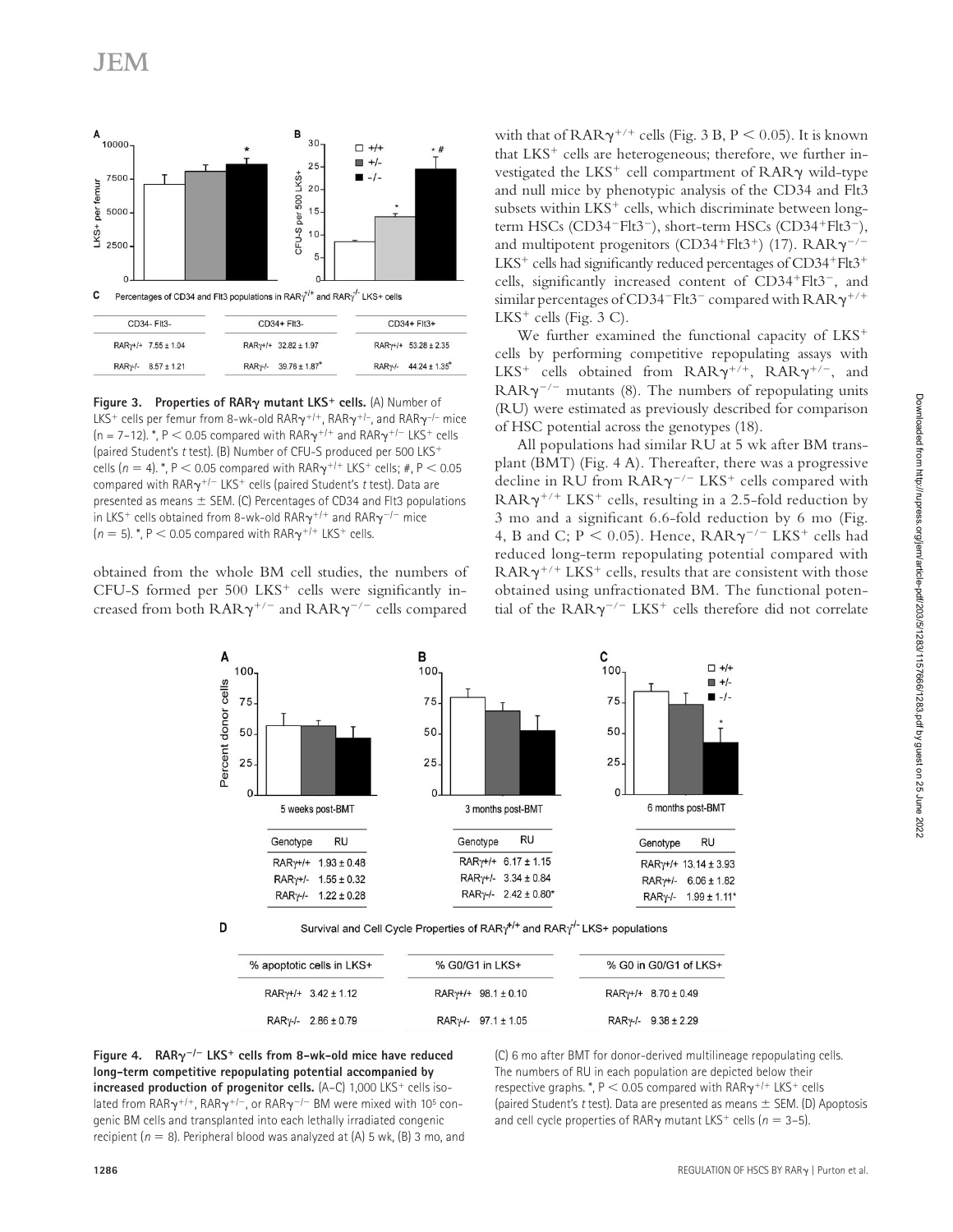with their CD34 phenotype, which is consistent with reports by other investigators that CD34 subsets do not necessarily provide an accurate measurement of HSC numbers in mutant mice or mice that are not in homeostatic conditions (19–22). In contrast,  $RAR\alpha^{-/-} LKS^+$  cells did not have altered repopulating potential compared with wildtype LKS<sup>+</sup> cells (Fig. S3, available at http://www.jem. org/cgi/content/full/jem.20052105/DC1).

We further investigated properties of  $RAR\gamma^{+/+}$  and  $RAR\gamma^{-/-} LKS^{+}$  cell populations to determine if altered survival or cell cycle properties could account for the reduced repopulating activity of the RARγ−/<sup>−</sup> LKS<sup>+</sup> cells. There were no differences in apoptosis, the percentages of cells in  $G_0/G_1$  or the proportion of  $G_0/G_1$  LKS<sup>+</sup> cells that were in  $G_0$  in RAR $\gamma^{-/-}$  LKS<sup>+</sup> cells compared with RAR $\gamma^{+/+}$  LKS<sup>+</sup> cells (Fig. 4 D). Hence, it did not appear that altered survival or cell cycle properties were contributing to the reduced long-term repopulating potential of RARγ−/<sup>−</sup> LKS<sup>+</sup> cells.

#### **BM obtained from 12-mo-old RAR null mice have reduced CFU-GEMM colony-forming cell potential**

 $RAR\gamma^{-/-}$  mice have been reported to exhibit early lethality from unknown causes (14). In our care, a small number of RAR $\gamma$ <sup>-/−</sup> mice have survived to 12 mo of age, which appears to be the maximum lifespan of these mutants. In these older mice, the PB and BM cellularities were slightly elevated compared with their wild-type age-matched littermates (Fig. 5, A and B). The total CFC content was similar between all genotypes (Fig. 5 C). In contrast and opposite to that of 8-wk-old  $RAR\gamma^{-/-}$  mice, the numbers of the immature CFU-GEMM were markedly reduced in RARγ−/<sup>−</sup> BM compared with their wild-type littermates (Fig. 5 D;  $P < 0.05$ ). The CFU-GEMM content, the opposite of that of BM from 8-wk-old RARγ null mice (Fig. 2 D), is also consistent with enhanced differentiation and reduced selfrenewal capacity of RARγ HSCs, which, as the HSCs exhaust over time, would likely result in reduced immature colony-forming cell potential in the BM of ageing mice.

#### **ATRA-induced enhancement/maintenance of HSCs in ex vivo cultures requires RAR**

We have previously shown that ATRA-treated LKS<sup>+</sup> cells have enhanced long-term repopulating activity after 14 d of culture compared with LKS<sup>+</sup> cells cultured without ATRA (8). We wished to determine if RARγ was the major RAR responsible for this maintenance of HSCs in ATRA-treated

| А<br><b>Peripheral Blood Cellularity</b> |               |                                                                                  |                 |                |                  |                  |
|------------------------------------------|---------------|----------------------------------------------------------------------------------|-----------------|----------------|------------------|------------------|
|                                          | RARy Genotype | WBC (x10 <sup>6</sup> /ml) RBC (x10 <sup>9</sup> /ml) PLT (x10 <sup>6</sup> /ml) |                 |                | HGB (g/dl)       | HCT (%)          |
|                                          | $+/+$         | $10.75 \pm 2.15$                                                                 | $9.51 \pm 0.14$ | $1673 \pm 109$ | $13.65 \pm 0.85$ | $41.05 \pm 3.05$ |
|                                          | $+/-$         | $11.73 \pm 1.67$                                                                 | $9.46 \pm 0.10$ | $1491 \pm 114$ | $13.33 \pm 0.12$ | $39.63 \pm 0.12$ |
|                                          | $-/-$         | $19.85 \pm 5.55$                                                                 | $9.16 \pm 0.15$ | $1950 \pm 50$  | $12.15 \pm 0.05$ | $36.45 \pm 0.45$ |

Rone Marrow Collularity (x10<sup>6</sup> fomur)

B

|               |       | <b>DOTIC MATTOW CERTIFIERTY (XTO RETTION)</b> |             |              |
|---------------|-------|-----------------------------------------------|-------------|--------------|
| RARy Genotype |       | <b>WBC</b>                                    | <b>RBC</b>  | PLT          |
|               | $+/-$ | $40.40 \pm 2.70$                              | $55 \pm 5$  | $103 \pm 5$  |
|               | $+/-$ | $42.80 \pm 5.37$                              | $53 \pm 12$ | $112 \pm 14$ |
|               | $-/-$ | $51.85 \pm 0.65$                              | $35 \pm 15$ | $124 \pm 16$ |







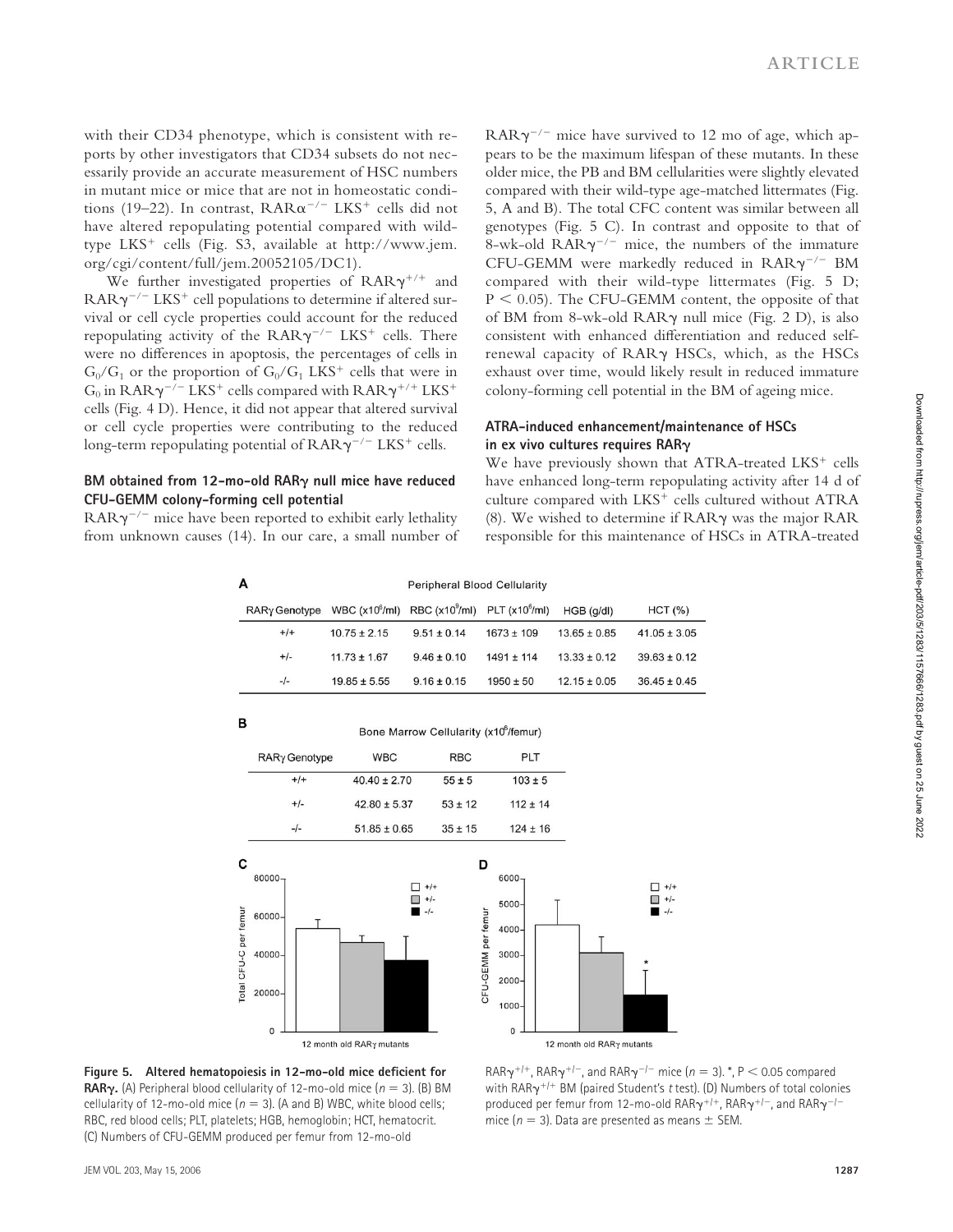

14 day ATRA-treated LKS+

**Figure 6. ATRA does not enhance the repopulating ability of RAR**−**/**<sup>−</sup> **LKS**<sup>+</sup> **cells.** Shown are the competitive repopulation ability of wild-type (+/+), RARα<sup>-/-</sup>, and RARγ<sup>-/-</sup> LKS<sup>+</sup> cells after 14 d of culture with ATRA. Data are expressed as the mean  $\pm$  SEM donor cell multilineage reconstitution in the peripheral blood of transplanted recipients  $(n = 8)$  analyzed at 6 mo after BMT. \*, P < 0.05 compared with wild-type and RARα−/<sup>−</sup> LKS<sup>+</sup> cells (paired Student's t test).

ex vivo cultures and thus compared ATRA-treated cultures of  $RAR\gamma^{+/+}$  and  $RAR\gamma^{-/-} LKS^{+}$  cells.

Consistent with our previous studies, neither  $RAR\gamma^{+/+}$ nor RARγ−/<sup>−</sup> LKS<sup>+</sup> cells cultured without ATRA for 14 d displayed any competitive repopulating potential (unpublished data). After 14 d of culture, ATRA-treated  $RAR\gamma^{+/+} LKS^+$ cells comprised an average of 14% of peripheral blood cells in the transplanted mice, and these were multilineage repopulating HSCs (Fig. 6). In contrast, ATRA-treated  $RAR\gamma^{-/-}$ LKS<sup>+</sup> cells did not show any multilineage repopulating potential after 14 d of culture (Fig. 6). Furthermore,  $RAR\alpha^{-/-}$ LKS<sup>+</sup> cells cultured for 14 d with ATRA had similar competitive repopulating potential (average 18%) compared with ATRA-treated wild-type  $LKS^+$  cells (Fig. 6). These data show that  $RAR\gamma$ , but not  $RAR\alpha$ , is essential for the maintenance of HSCs in ATRA-treated ex vivo cultures.

## **RAR signaling impacts on Notch1 expression**

The aforementioned observations suggest that loss of RARγ results in an imbalance in HSC self-renewal decisions, resulting in increased commitment/differentiation of HSCs into more mature progenitor cells. To determine if loss of RARγ altered the expression of genes previously shown to influence HSC self-renewal, we investigated the expression of such genes in mRNA from freshly isolated RARγ+/<sup>+</sup> and  $RAR\gamma^{-/-} LKS^{+}$  cells. We chose to investigate the possible deregulation of three different candidate genes (p21<sup>Cip1/Waf1</sup>, Notch1, and Hoxb4) based on both their known involvement in HSC self-renewal (3, 23, 24) and also their previous links with retinoids in other settings (25–27).

Loss of RARγ did not alter expression of either p21<sup>Cip1/Waf1</sup> or Hoxb4 in  $LKS^+$  cells (Table I A). In contrast, there was a significant reduction in the expression of Notch1 in RAR $\gamma^{-/-}$  LKS<sup>+</sup> cells (Table I A, P < 0.004), accompanied by reduced expression of hairy and enhancer of split 1 (Hes1), a measure of activated Notch1 (28) in these cells (Table I A).

To determine if activation of RARγ altered the expression of these genes, we compared the expression of p21<sup>Cip1/Wafl</sup>, Hoxb4, Notch1, and Hes1 in 3-d cultures of  $RAR\gamma^{+/+}$  $LKS^{+}$  cells treated for 3 d with or without ATRA. There were no changes in the expression of  $p21^{\text{Cip1/Waf1}}$  in LKS<sup>+</sup> cells cultured with or without ATRA for 3 d (Table I B). In contrast, the expression of both Hoxb4 and Notch1 were significantly up-regulated in ATRA-treated  $LKS^+$  cells compared with LKS<sup>+</sup> cells cultured without ATRA (Table I B,  $P \leq 0.001$ ). Interestingly, despite the absence of exogenous Notch1 ligands in these cultures, expression of Hes1 was also significantly increased in the 3-d ATRA-treated LKS<sup>+</sup> cells compared with the LKS<sup>+</sup> cells cultured without ATRA (Table I B,  $P < 0.005$ ).

We also compared the expression of these genes in cultures of ATRA-treated RAR $\gamma^{+/+}$  and RAR $\gamma^{-/-}$  LKS<sup>+</sup> cells. The expression of  $p21^{\text{Cip1/Waf1}}$  and Hoxb4 was similar for both populations. In contrast, both Notch1 and Hes1 were significantly down-regulated in ATRA-treated RAR $\gamma^{-/-}$  LKS<sup>+</sup> cells compared with RAR $\gamma^{+/+}$  LKS<sup>+</sup> cells (Table I C,  $P < 0.05$ ). In marked contrast, studies using  $RAR\alpha^{-/-}$  LKS<sup>+</sup> cell populations showed that Notch1 and Hes1 were not down-regulated in RARα<sup>-/-</sup> LKS<sup>+</sup> cells (Table I C).

Finally, we examined the expression of Notch1 and Hes1 in 2-d cultures of immature BM cells transduced with RARγ1. Both Notch1 and Hes1 were significantly up-regulated in RARγ1-overexpressing BM compared with those expressing the control vector (Table I D,  $P \le 0.02$ ). Interestingly, overexpression of RARα did increase Notch1 expression compared with the control vector, but not to the magnitude of  $\text{RARy1}$  (Table I D, P < 0.05). Furthermore, Hes1 was not significantly increased in  $RAR\alpha$ -overexpressing BM compared with the control vector (Table I D).

## **ATRA enhances the self-renewal of HSCs**

Given that there was no difference in survival or cell cycle properties of  $RAR\gamma^{-/-} LKS^+$  cells (Fig. 4), whereas both RARγ null LKS<sup>+</sup> cells and unfractionated BM populations had increased numbers of progenitors accompanied by reduced numbers of HSCs (Figs. 1–4), our data are consistent with RARγ null HSCs undergoing reduced self-renewal and more differentiation decisions. Furthermore, Notch1 and Hes1, a measure of activated Notch1, which has previously been shown to enhance HSC self-renewal (3), were significantly reduced in  $RAR\gamma^{-/-} LKS^+$  cell populations (Table I), further supporting that possibility. In addition, there was increased expression of two genes previously associated with HSC self-renewal (Hoxb4 and Notch1) after 3 d of culture of wild-type  $LKS^+$  cells with ATRA compared with  $LKS^+$  cells cultured without ATRA (Table I B). In this study (Fig. 6) and in a previous report, we have also shown that there is retention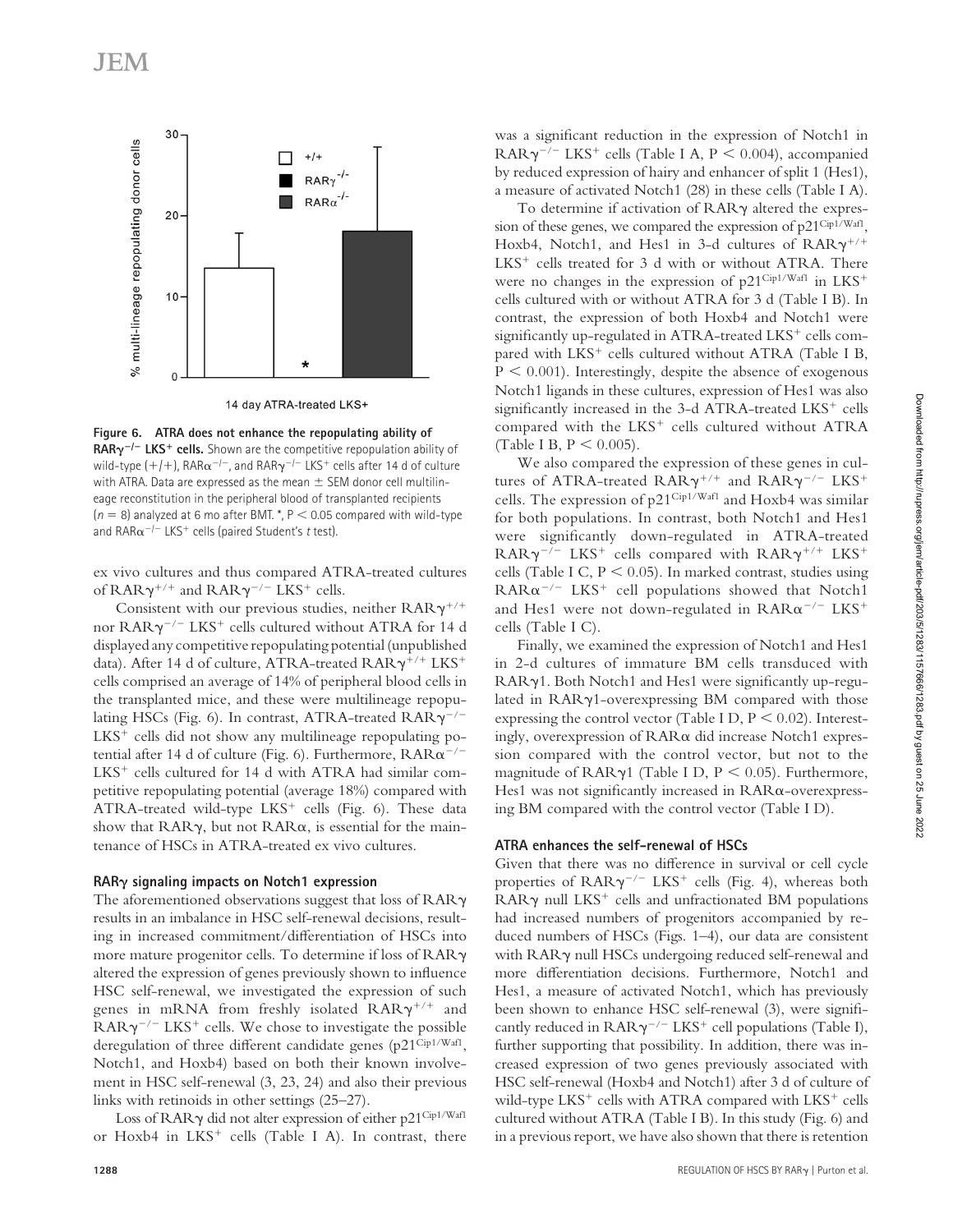| А      | Freshly isolated LKS+       |                                  |                                |  |  |
|--------|-----------------------------|----------------------------------|--------------------------------|--|--|
|        | $RAR\gamma^{+/+}$           | $RAR\gamma^{-/-}$                | $RAR\alpha^{-/-}$              |  |  |
| p21    | $28.07 \pm 3.12$            | $26.99 \pm 2.77$                 | ND.                            |  |  |
| Hoxb4  | $3.12 \pm 0.46$             | $3.73 \pm 0.23$                  | ND.                            |  |  |
| Notch1 | $315.4 \pm 45.1$            | $192.59 \pm 21.6^a$              | $1,065 \pm 90.8^b$             |  |  |
| Hes1   | $96.74 \pm 5.26$            | 70.00 $\pm$ 12.7 <sup>a</sup>    | $83.44 \pm 9.35$               |  |  |
| B      | 3-d cultured wild-type LKS+ |                                  |                                |  |  |
|        | No ATRA                     | <b>ATRA</b>                      |                                |  |  |
| p21    | $5.38 \pm 0.38$             | $4.79 \pm 0.55$                  |                                |  |  |
| Hoxb4  | $4.05 \pm 0.48$             | $12.39 \pm 0.67$ <sup>c</sup>    |                                |  |  |
| Notch1 | $122.59 \pm 2.19$           | 290.55 $\pm$ 14.2°               |                                |  |  |
| Hes1   | $1.39 \pm 0.23$             | $8.02 \pm 1.39^c$                |                                |  |  |
| C      |                             |                                  |                                |  |  |
|        | $RAR\gamma^{+/+}$           | $RAR\gamma^{-/-}$                | $RAR\alpha^{-/-}$              |  |  |
| p21    | $4.79 \pm 0.55$             | $4.25 \pm 0.27$                  | <b>ND</b>                      |  |  |
| Hoxb4  | $12.39 \pm 0.67$            | $11.27 \pm 1.43$                 | ND.                            |  |  |
| Notch1 | $290.55 \pm 14.2$           | 205.94 $\pm$ 14.2 <sup>a</sup>   | $361.9 \pm 32.1$               |  |  |
| Hes1   | $8.02 \pm 1.39$             | 5.32 $\pm$ 0.57 <sup>a</sup>     | $11.48 \pm 1.00^b$             |  |  |
| D      |                             |                                  |                                |  |  |
|        | Control                     | $RAR\gamma1$                     | $RAR\alpha$                    |  |  |
| Notch1 | $122.12 \pm 8.93$           | 352.94 $\pm$ 55.7 <sup>d,e</sup> | 202.42 $\pm$ 18.7 <sup>d</sup> |  |  |
| Hes1   | $10.59 \pm 0.65$            | $16.49 \pm 2.51^{\text{d,e}}$    | $10.80 \pm 1.37$               |  |  |

#### **Table I.** Notch1 expression is altered by RARγ signaling

The levels of expression of the different genes were quantitated by Q-RT-PCR and are given as arbitrary units relative to  $\beta_2$ -microglobulin for each of the genes. Shown are the relative expression of HSC self-renewal–associated genes in (A) freshly isolated RARγ+/+, RARγ<sup>-/-</sup>, and RARα<sup>-/-</sup> LKS+ cells; (B) 3-d cultured wild-type LKS+ cell populations; (C) 3-d ATRA-treated RARγ<sup>+/+</sup>, RARγ<sup>-/-</sup>, and RARα<sup>-/-</sup> LKS<sup>+</sup> cells; and (D) control, RARγ1-, or RARα-overexpressing primitive hematopoietic cells. LKS<sup>+</sup>, lineage<sup>−</sup>, c-kit<sup>+</sup>, Sca-1<sup>+</sup> (HSC enriched). The data represent the mean ± SEM of three different experiments for each population tested. ND, not determined.

 $\alpha^3 P < 0.05$  RAR $\gamma^{-/-}$  LKS<sup>+</sup> vs. RAR $\gamma^{+/+}$  LKS<sup>+</sup> and RAR $\alpha^{-/-}$  LKS<sup>+</sup> cells. bP < 0.05 RARα−/<sup>−</sup> LKS<sup>+</sup> vs. RARγ+/<sup>+</sup> LKS<sup>+</sup> cells.

c P < 0.05 ATRA vs. No ATRA treatment.

 $\Phi$  < 0.05 RAR $\gamma$ 1 or RAR $\alpha$  vs. control overexpressing cells.

e P < 0.05 RARγ1 vs. RARα-overexpressing cells.

of repopulating potential in wild-type LKS<sup>+</sup> cells cultured with ATRA for 14 d compared with loss of repopulating ability in LKS<sup>+</sup> cells cultured in the same conditions but without ATRA (8). We now show that  $RAR\gamma$  is required for these effects (Fig. 6). Therefore, we wished to determine if ATRA was enhancing the self-renewal of wild-type HSCs.

The HSC compartment has been shown to be heterogeneous, comprised of a hierarchy of HSCs that can be identified by their functional capacity. The most immature HSC in this hierarchy is capable of sustaining hematopoiesis throughout serial transplantation (Fig. 7 A) (29, 30). Therefore, to determine if ATRA enhanced self-renewal of these highly primitive, serially transplantable HSCs, we investigated the serial BMT potential of LKS<sup>+</sup> cells cultured with or without ATRA for 3 d compared with noncultured  $LKS^+$  cells using competitive repopulation assays.

The long-term, multilineage, competitive repopulating HSC potential (6 mo after BMT) of 1,000 freshly isolated  $LKS^{+}$  cells or their cultured equivalents was first measured in primary lethally irradiated recipients. BM cells from these mice were then pooled within treatment groups and injected into secondary lethally irradiated recipients. The multi-lineage repopulating potential of HSCs in secondary recipients and each subsequent serial transplant recipient was measured at 3 mo after BMT, then BM from these mice were pooled and injected into the next serial transplant recipients.

The donor cell chimerism of HSCs cultured with or without ATRA for 3 d increased relative to the control (noncultured) LKS<sup>+</sup> cells (% donor cell chimerism, mean  $\pm$  SEM control: 59.7  $\pm$  17, no ATRA: 74.91  $\pm$  10.75, ATRA: 73.98  $\pm$  10.95, Fig. 7 B). Interestingly, in the secondary recipients of the HSCs cultured without ATRA, the donor cell chimerism was significantly reduced compared with the control, suggesting that there was enhanced differentiation into more mature HSCs within the HSC hierarchy. In contrast, the reconstituting ability of the 3-d ATRA-treated LKS<sup>+</sup> cells remained significantly higher in the secondary recipients compared with that of recipients of control (noncultured)  $LKS^{+}$  cells, even during subsequent transplantation (Fig. 7 B). Of note, all quaternary recipients of the 3-d ATRA-treated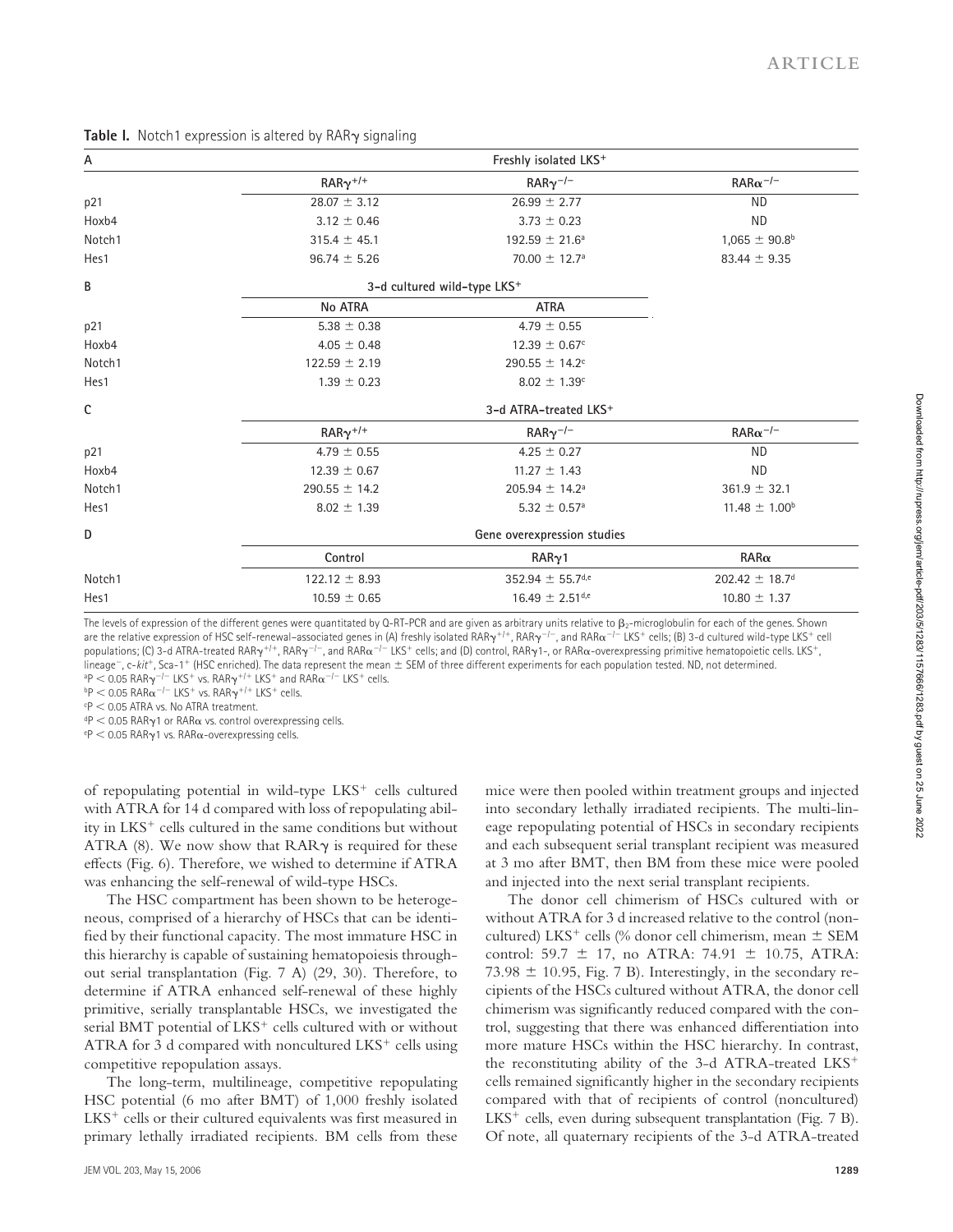# JEM

A

Primary Secondary Tertiary **Most Primitive** Hierarchies of LTRC 6 mo **Most Mature STRC** ca donor cells  $1-4$  mo В  $90<sub>0</sub>$ - Non-cultured  $---A---NoATRA$  $80<sub>0</sub>$ - ATRA 70 Percent donor cells 60 50 40 30 20 10 0  $\overline{2}$ 3 Transplant number

**Figure 7. ATRA enhances the serial transplantability of cultured HSCs.** (A) Experimental protocol for detecting the most primitive HSCs by serial transplantation. (B) The data show the increased serial transplantability of LKS<sup>+</sup> cells after 3 d of culture with ATRA compared with noncultured LKS<sup>+</sup> or LKS<sup>+</sup> cells cultured without ATRA for 3 d. Data are expressed as the mean  $\pm$  SEM donor cell reconstitution in the peripheral blood of transplanted recipients (six mice per group) analyzed at 6 mo (primary transplant) and 3 mo (subsequent serial transplants) after BMT.  $^*$ , P  $<$  0.05; #, P  $<$  0.01 compared with noncultured LKS<sup>+</sup> cells (paired Student's t test).

 $LKS^{+}$  cells had significant multilineage donor reconstituting ability, with donor repopulating levels in quaternary BMT recipients of 20.1  $\pm$  8.6% (Fig. 7 B). In marked contrast, no quaternary BMT recipient of noncultured LKS<sup>+</sup> cells or LKS<sup>+</sup> cells cultured without ATRA for 3 d had detectable donor cell reconstitution (Fig. 7 B). The strikingly increased serial transplantability of the ATRA-treated LKS<sup>+</sup> cells over that of the noncultured LKS<sup>+</sup> cells, which would have the highest serial transplant potential if self-renewal was not enhanced, indicated that pharmacological stimulation with ATRA enhanced the self-renewal of HSCs in the 3 d ex vivo cultures.

## **DISCUSSION**

In these studies, we show that the two major RARs expressed in hematopoietic cells, RARα and RARγ, have distinct roles in the regulation of immature progenitors and HSCs. We demonstrate that  $RAR\gamma^{-/-}$  mice have increased numbers of committed hematopoietic progenitors (Fig. 1, C–F) and that this is accompanied by significantly reduced numbers of long-term repopulating HSCs (Figs. 2 and 4 C). These abnormalities are not observed in  $RAR\alpha^{-/-}$  mice (Fig. 2 and Fig. S3). The survival and cell cycle properties of enriched populations of  $RAR\gamma^{-/-}$  HSCs were not different to those of RARγ+/<sup>+</sup> HSCs, suggesting that the impaired repopulating potential of the RAR $\gamma$ <sup>-/−</sup> HSCs were not the result of altered apoptosis or cycling of these HSCs (Fig. 4 D). Furthermore, we show that ATRA enhances HSC self-renewal (Fig. 7 B) and that  $RAR\gamma$ , but not  $RAR\alpha$ , is required for the potentiating effects of ATRA in extended ex vivo culture systems (Fig. 6).

These data collectively demonstrate that RARγ is a key physiological regulator of HSCs. In  $RAR\gamma^{+/+}$  HSCs, there is a balance between HSC self-renewal and differentiation decisions. When treated with pharmacological levels of ATRA, the HSCs undergo more self-renewal divisions (Fig. 7 B). In contrast, our observations that  $RAR\gamma^{-/-}$  mice display increased numbers of committed progenitors (Fig. 1, C**–**F, and Fig. 3 B) and reduced numbers of long-term repopulating HSCs (Figs. 2 and 4 C) suggests that the HSCs from  $RAR\gamma^{-/-}$ mice display an imbalance between self-renewal and differentiation, favoring differentiation divisions. Furthermore, loss of RARγ signaling results in the inability of the HSCs to maintain repopulating ability in response to ATRA treatment in ex vivo culture  $(Fig. 6)$ . In addition, the haplo-insufficiency shown by  $RAR\gamma^{+/-}$  HSCs, which had an intermediate phenotype between that of RARγ−/<sup>−</sup> and RARγ+/<sup>+</sup> HSCs (Figs. 1–4), also underscores the importance of RARγ signaling in HSCs. These data demonstrate that RARγ is a key regulator of HSC homeostasis, influencing the balance between self-renewal and differentiation decisions of the HSC.

In a previous investigation, Labrecque et al. reported that RARγ null mice do not have altered numbers of progenitor cells (9). The major difference between the previous study and ours is that they used fetal BM (18.5 dpc), whereas we used BM from adult (8-wk-old) mice. In addition, in contrast with the increased numbers of progenitors in 8-wk-old mice, we observed significantly reduced numbers of progenitors in 12-mo-old RARγ null mice. These contrasting data therefore demonstrate that the age of the mice studied can also be crucial to the results obtained as can the subsequent interpretation of that data, when investigating hematopoietic defects such as that observed in  $RAR\gamma^{-/-}$  mice.

The effects of RARγ were specific to this RAR, as RARα null mice did not display any HSC defects (Fig. 2), and RARα null HSCs retained their ability to self-renew in ex vivo culture in response to ATRA treatment (Fig. 6). RARβ2 was not apparently important to the HSC defect observed in RARγ−/<sup>−</sup> mice as it was expressed at equal levels in both  $RAR\gamma^{+/+}$  and  $RAR\gamma^{-/-}$  LKS<sup>+</sup> cells (unpublished data). Collectively, these data highlight the importance and nonredundant role of RARγ in mediating the HSC selfrenewing effects induced by ATRA treatment.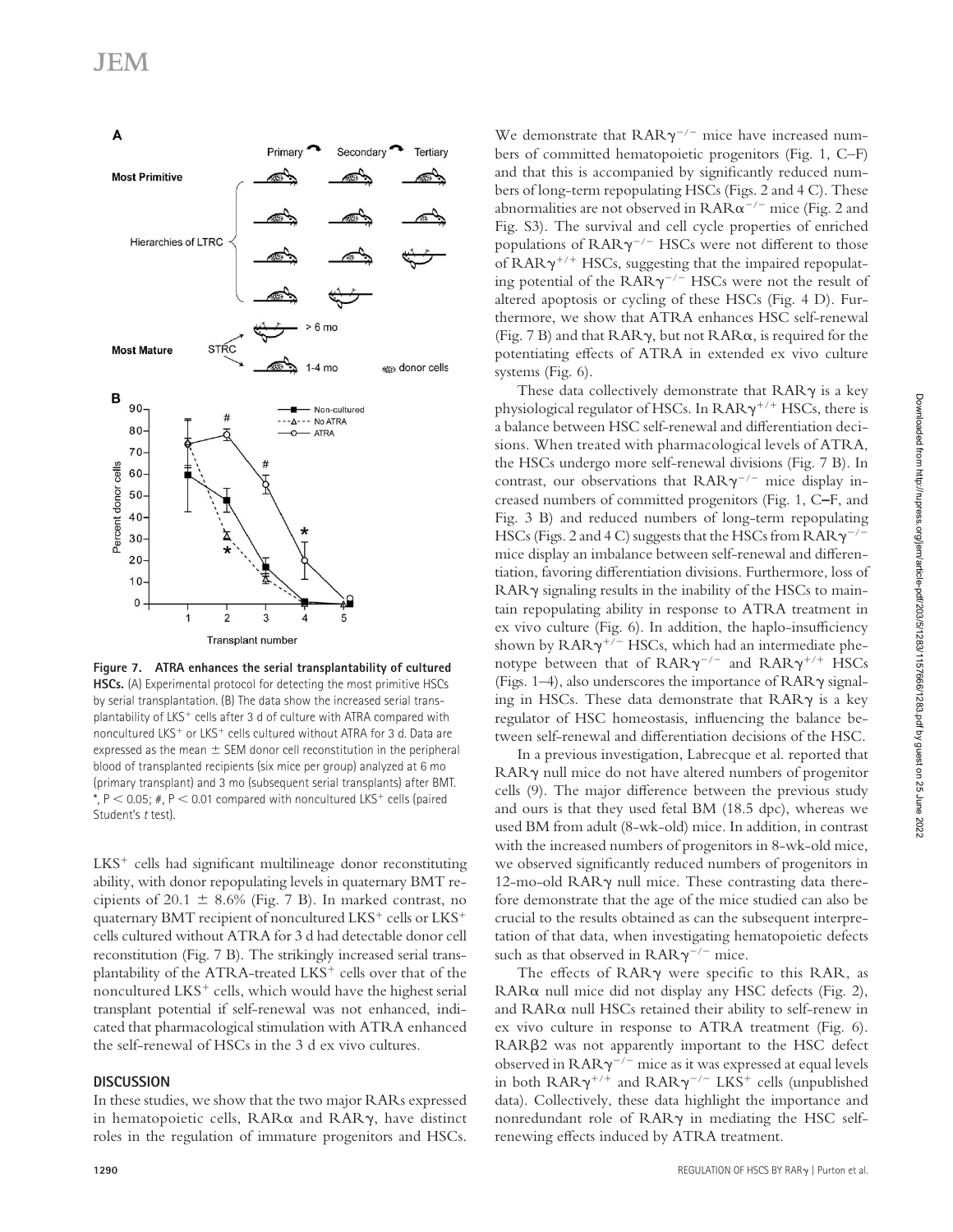In hematopoiesis, ATRA is predominantly known as a differentiating agent, potently inducing the terminal granulocytic maturation of primary leukemia cells from patients with acute promyelocytic leukemia (31–33). We have also shown that, in contrast with its potentiating effects on HSC selfrenewal, ATRA also has potent effects in enhancing normal primary granulocyte differentiation in vitro (11).  $\text{RAR}\alpha$ appears to be the most potent of the three receptors in inducing these effects, as shown by its genetic involvement in acute promyelocytic leukemia (34), and it has the most dramatic effects on neutrophil differentiation from both maturing committed granulocyte progenitors and more immature progenitors (35, 36).

In the current study, we have confirmed the predominant role of RARα in granulopoiesis, as RARα-overexpressing BM cells rapidly differentiated down the granulocytic pathway compared with both the control and RARγ1-overexpressing cells (Fig. S1). However, despite these profound effects of  $RAR\alpha$  in enhancing primitive cell differentiation down the granulocyte lineage, RARα does not appear to have a role in regulating HSCs, as we did not observe any defects in the numbers of primitive progenitors or HSCs in RARα null mice.

It was of interest to determine whether RARγ signaling affected other genes known to induce HSC self-renewal (3, 23, 24). Despite having previously been reported to have an retinoic acid response element in its promoter region (37), expression of the cyclin-dependent kinase inhibitor p21<sup>Cip1/Waf1</sup> was not altered by ATRA treatment (Table I B), nor was it deregulated in  $RAR\gamma^{-/-} LKS^+$  cells (Table I, A and C). We have also previously shown that  $p27^{Kip1}$ , which has roles in HSC homeostasis (38, 39), is in part required for  $RAR\alpha$ -, but not RAR $\gamma$ -, mediated responses (36); therefore p27Kip1 is also unlikely to be involved in RARγ-induced HSC self-renewal.

The expression of Hoxb4 was markedly up-regulated in ATRA-treated LKS<sup>+</sup> cells (Table I B), consistent with previous studies showing that retinoids regulate Hox gene expression in other organs (40). Despite this increase, however, there were no differences in Hoxb4 expression between the RAR $\gamma^{-/-}$  and RAR $\gamma^{+/+}$  LKS<sup>+</sup> cells (Table I, A and C); hence, Hoxb4 is not likely a target gene of RARγ.

In contrast with Hoxb4 and p21<sup>Cip1/Waf1</sup>, Notch1 expression was markedly increased in both ATRA-treated RARγ<sup>+/+</sup>  $LKS^+$  cells (Table I B) and  $RAR\gamma$ 1-overexpressing BM cells (Table I D) and significantly decreased in  $RAR\gamma^{-/-} LKS^{+}$  cells compared with wild-type  $LKS^+$  cells (Table I, A and C). This was accompanied by similarly altered levels of expression of Hes1, a measure of Notch-mediated signaling, in these populations (Table I). In contrast, Notch1 and Hes1 were not significantly down-regulated in  $RAR\alpha^{-/-} LKS^+$  cells (Table I).

Of interest, it has recently been shown that Notch signaling is down-regulated as HSCs differentiate (41). Given both our observations of the reduced self-renewal/enhanced differentiation of RARγ<sup>-/−</sup> HSCs and the reduced expression of Notch1 in  $RAR\gamma^{-/-} LKS^+$  cells, it is possible that altered Notch1 signaling was contributing to the HSC de-

fects observed in RARγ null mice. Likewise, it is possible that increased signaling of Notch1 was contributing to the enhanced HSC self-renewal observed in ATRA-treated cultures of wild-type HSCs (Fig. 7 B). However, unlike RARγ null mice, Notch1 knockout mice do not have an HSC defect (7); hence, altered Notch1 is unlikely to be the main contributing factor to the HSC defects observed in RARγ null mice.

Of therapeutic relevance is that HSCs were induced to self-renew in simple ex vivo cultures using pharmacological levels of ATRA, which is approved for use. Interestingly, a recent report demonstrated the potential beneficial use of ATRA for the expansion of human HSCs (42). Our studies demonstrating the different roles of the RARs and especially the critical role for RARγ in regulating HSCs now suggest that specifically targeting RARγ could further improve on the ATRA-mediated ex vivo expansion of HSCs. Additional studies are therefore warranted to further investigate the effects of RAR-specific ligands in enhancing the expansion of HSCs for therapeutic purposes.

#### **MATERIALS AND METHODS**

Mice. For serial transplant studies, donor mice were C57BL/6J (CD45.2<sup>+</sup>) and recipient mice were B6.SJL-Ptprc<sup>a</sup>Pep3<sup>b</sup>/BoyJ (herein referred to as Ptprca; CD45.1<sup>+</sup>), both were obtained from Animal Resources Centre, Perth, WA, Australia. RARα (13) and RARγ (14) mutant mice were backcrossed 10 generations onto the C57BL/6J background for these studies. Except when otherwise described, all mice were used between 8 and 10 wk of age. All experiments performed were approved by the Peter MacCallum Cancer Centre animal experimentation ethics committee and were conducted in strict compliance to the regulatory standards of the Australian Code of Practice for the Care and Use of Animals for Scientific Purposes.

**Quantitation of progenitor cell content in RAR mutant mice.** The number of CFU-GEMM per  $5 \times 10^4$  BM cells and CFU-S from  $5 \times 10^5$  BM and 500 LKS<sup>+</sup> cells were measured as described previously (11). The numbers of BM CMP and CLP were measured as described previously (38, 43, 44).

**Limiting dilution assay.** The frequency of HSCs in whole BM obtained from  $RAR\gamma$ +/+, +/-, or -/- mice was determined by Poisson statistics using the limiting dilution assay described previously (16). Recipient mice were lethally irradiated with a total dose of 10 Gy, given in two equal fractions 3 h apart, and delivered by two opposing 137Cs sources (Gammacell 40, Atomic Energy of Canada) on the day of transplant. Recipient CD45.1<sup>+</sup> mice (8–10 mice per group) were injected with  $10^4$ ,  $5 \times 10^4$ ,  $2 \times 10^5$  or  $2 \times 10^6$  BM cells obtained from the CD45.2<sup>+</sup> RAR $\gamma$  mice together with  $2 \times 10^5$  Ptprca/C57BL/6J (CD45.2<sup>+</sup>/CD45.1<sup>+</sup>) congenic BM. Mice were assessed for CD45.2<sup>+</sup>/CD45.1<sup>−</sup> donor cell peripheral blood reconstitution in lymphoid and myeloid lineages at 6 mo posttransplant as described previously (8, 38).

**LKS**<sup>+</sup> **cell culture and transplantation studies.** LKS<sup>+</sup> cells and LKS<sup>−</sup> cells were isolated and cultured in Iscove's modified essential medium containing 20% FBS, 100 ng/ml of each recombinant mouse (rm) SCF, recombinant human (rh) IL-6, rhFlt-3L, and 10 ng/ml rhIL-11 (Peprotech, Inc.) as described previously (11). Cultures were supplemented with or without 1 μM ATRA (Sigma-Aldrich).

Primary competitive repopulating potential of RARγ mutant LKS<sup>+</sup> cells was performed as described previously (8). The numbers of RU were assessed according to the method of Harrison et al. (18). In brief, donor  $RU = %$  donor x competitor  $RU/(100 - %$  donor), where competitor  $RU =$  number of competing BM ( $×10<sup>5</sup>$ ), in this situation = 1.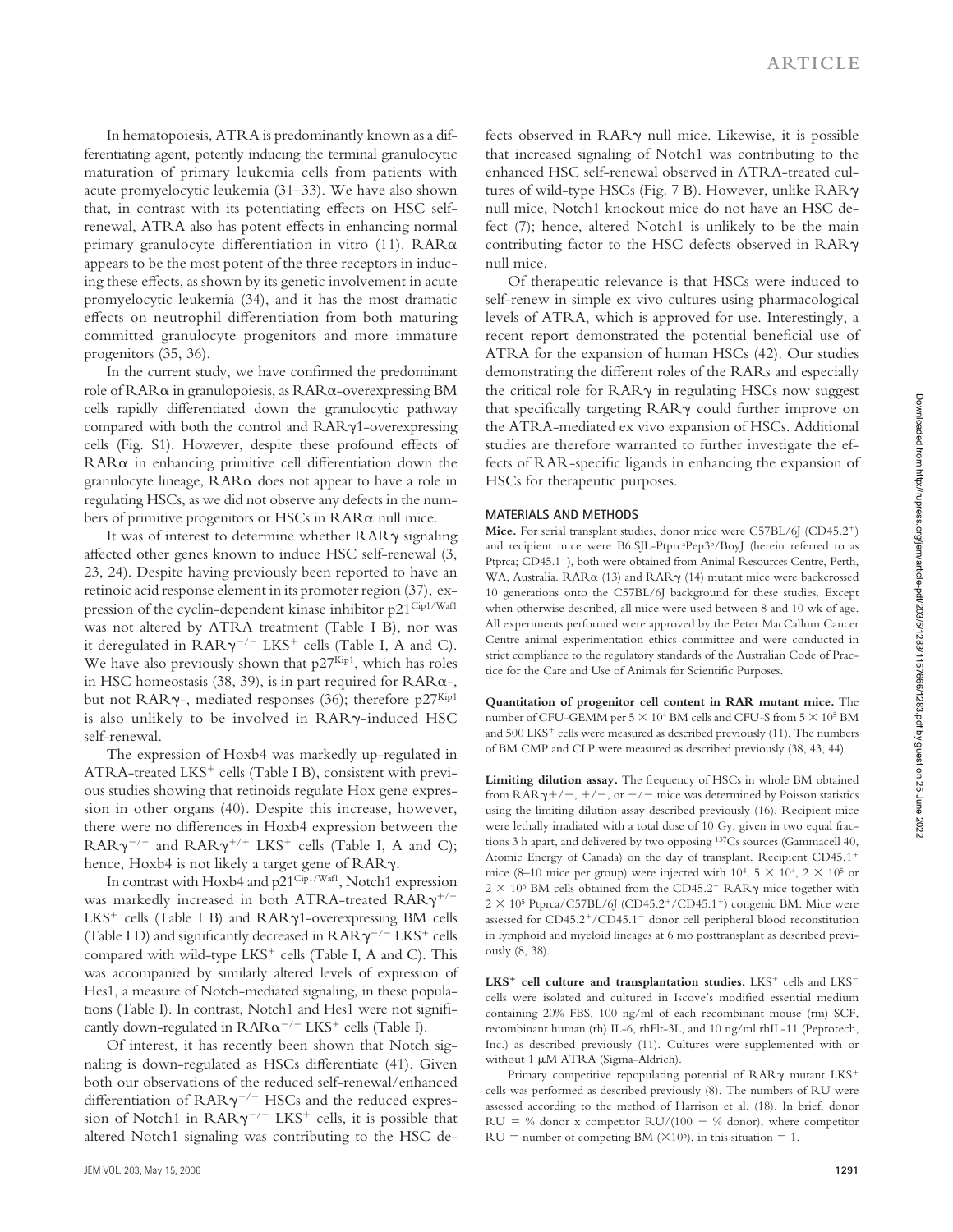# **JEM**

Primary competitive repopulating transplants of noncultured and 3-d cultured LKS<sup>+</sup> cells were performed as described previously (8). Donor mice were C57BL/6J (CD45.2<sup>+</sup>), and recipient mice were Ptprca (CD45.1<sup>+</sup>), both obtained from Animal Resources Centre. Multilineage peripheral blood cell reconstitution by CD45.2<sup>+</sup> donor cells was monitored at 6 mo posttransplant.

For serial transplant studies, the primary recipient mice were killed at 7 mo posttransplant and the contents of their femurs were pooled within the respective groups. Irradiated secondary Ptprca recipients received BM cells equivalent to one third of the femoral contents of the primary recipients. Donor (CD45.2<sup>+</sup>) cell reconstitution was assessed at 3 mo posttransplant for the secondary and subsequent recipients, then these recipients were killed and the contents equivalent to one tenth of a femoral content were injected into new lethally irradiated Ptprca recipients.

**Additional properties of LKS**<sup>+</sup> **cells obtained from RAR null mice.**

Apoptosis was measured in LKS<sup>+</sup> cells by the annexin V-FITC apoptosis detection kit (Becton Dickinson), according to the manufacturer's instructions. Cell cycle analysis of LKS<sup>+</sup> cell populations was performed as described previously (38). The proportions of CD34 and Flt3 populations in LKS<sup>+</sup> cells were measured as described previously (17).

**RNA extraction and quantitative RT-PCR.** Extraction of mRNA and synthesis of cDNA were performed as described previously (45). All reactions were conducted using an ABI Prism 7000 Sequence Detection System (Applied Biosystems). 8 μl cDNA (1:10 dilution) was combined with 10 μl SyBr green PCR Master Mix (Applied Biosystems) and 200 nm each of sense and antisense oligonucleotides (Geneworks). PCR conditions were as follows: 50°C for 2 min and 95°C for 10 min, followed by 45 cycles at 95°C for 15 s and 60°C for 1 min. Expression of all genes were compared with  $\beta_2$ microglobulin to determine relative levels of mRNA transcripts. All primers used in these studies are given in Table S2 (available at http://www.jem. org/cgi/content/full/jem.20052105/DC1).

**Statistics.** The results are expressed as the mean  $\pm$  SEM for *n* given samples. Data were analyzed using the paired two-tailed Student's *t* test, with any  $p$ -value  $\leq$  0.05 being considered significant.

Online supplemental material. Fig. S1 shows the effects of overexpression of RARα or RARγ1 on primitive BM cells; Fig. S2 shows the limiting dilution graphs for calculation of HSC numbers in RARγ mutants; and Fig. S3 shows the repopulating potential of  $RAR\alpha^{-/-}$  and  $RAR\alpha^{+/+}$ LKS<sup>+</sup> cell populations. Table S1 shows the expression of RARs in LKS<sup>+</sup> and LKS<sup>−</sup> cell populations. Table S2 provides real-time primer sequences used in these studies. Online supplemental material, including supplemental Materials and methods, is available at http://www.jem.org/cgi/content/ full/jem.20052105/DC1.

We thank J. Fero for assistance with generating the cDNA-containing retroviral vectors, Peter MacCallum Cancer Centre (PMCC) Animal Facility Staff for care of experimental mice, and PMCC FACS Staff for assistance with FACS sorting. We also thank G. McArthur, D. Scadden, I. Bertoncello, E. Sitnicka, X. Shen, and K. Orford for comments on the manuscript and useful suggestions.

This work was supported by grants from the Cancer Council of Victoria (to L.E. Purton), the National Health and Medical Research Council (to L.E. Purton), and the National Institutes of Health (to S.J. Collins). C.R. Walkley was a recipient of an Australian Postgraduate Award and L.E. Purton was a Special Fellow of the Leukemia and Lymphoma Society.

The authors have no conflicting interests.

#### **Submitted: 19 October 2005 Accepted: 28 March 2006**

#### **R E F E R E N C E S**

 1. Sauvageau, G., U. Thorsteinsdottir, C.J. Eaves, H.J. Lawrence, C. Largman, P.M. Lansdorp, and R.K. Humphries. 1995. Overexpression of HOXB4 in hematopoietic cells causes the selective expansion of more primitive populations in vitro and in vivo. *Genes Dev.* 9:1753–1765.

- 2. Antonchuk, J., G. Sauvageau, and R.K. Humphries. 2002. HOXB4 induced expansion of adult hematopoietic stem cells ex vivo. *Cell*. 109:39–45.
- 3. Varnum-Finney, B., L. Xu, C. Brashem-Stein, C. Nourigat, D. Flowers, S. Bakkour, W.S. Pear, and I.D. Bernstein. 2000. Pluripotent, cytokinedependent, hematopoietic stem cells are immortalized by constitutive Notch1 signaling. *Nat. Med.* 6:1278–1281.
- 4. Reya, T., A.W. Duncan, L. Ailles, J. Domen, D.C. Scherer, K. Willert, L. Hintz, R. Nusse, and I.L. Weissman. 2003. A role for Wnt signalling in self-renewal of haematopoietic stem cells. *Nature*. 423:409–414.
- 5. Brun, A.C., J.M. Bjornsson, M. Magnusson, N. Larsson, P. Leveen, M. Ehinger, E. Nilsson, and S. Karlsson. 2004. Hoxb4-deficient mice undergo normal hematopoietic development but exhibit a mild proliferation defect in hematopoietic stem cells. *Blood*. 103:4126–4133.
- 6. Cobas, M., A. Wilson, B. Ernst, S.J. Mancini, H.R. MacDonald, R. Kemler, and F. Radtke. 2004. β-catenin is dispensable for hematopoiesis and lymphopoiesis. *J. Exp. Med.* 199:221–229.
- 7. Mancini, S.J., N. Mantei, A. Dumortier, U. Suter, H.R. Macdonald, and F. Radtke. 2005. Jagged1-dependent Notch signaling is dispensable for hematopoietic stem cell self-renewal and differentiation. *Blood*. 105:2340–2342.
- 8. Purton, L.E., I.D. Bernstein, and S.J. Collins. 2000. All-trans retinoic acid enhances the long-term repopulating activity of cultured hematopoietic stem cells. *Blood*. 95:470–477.
- 9. Labrecque, J., D. Allan, P. Chambon, N.N. Iscove, D. Lohnes, and T. Hoang. 1998. Impaired granulocytic differentiation in vitro in hematopoietic cells lacking retinoic acid receptors α1 and γ. *Blood*. 92: 607–615.
- 10. Okada, S., N. Nakauchi, K. Nagayoshi, S. Nishikawa, Y. Miura, and T. Suda. 1992. In vivo and in vitro cell function of c-*kit*- and Sca-1-positive murine hematopoietic cells. *Blood*. 80:3044–3050.
- 11. Purton, L.E., I.D. Bernstein, and S.J. Collins. 1999. All-trans retinoic acid delays the differentiation of primitive hematopoietic precursors  $(ln-c-kit+Sca-1(+)$  while enhancing the terminal maturation of committed granulocyte/monocyte progenitors. *Blood*. 94:483–495.
- 12. Luo, J., P. Pasceri, R.A. Conlon, J. Rossant, and V. Giguere. 1995. Mice lacking all isoforms of retinoic acid receptor  $β$  develop normally and are susceptible to the teratogenic effects of retinoic acid. Mech. Dev. 53:61–71.
- 13. Lufkin, T., D. Lohnes, M. Mark, A. Dierich, P. Gorry, M.P. Gaub, M. LeMeur, and P. Chambon. 1993. High postnatal lethality and testis degeneration in retinoic acid receptor α mutant mice. *Proc. Natl. Acad. Sci. USA*. 90:7225–7229.
- 14. Lohnes, D., P. Kastner, A. Dierich, M. Mark, M. LeMeur, and P. Chambon. 1993. Function of retinoic acid receptor  $\gamma$  in the mouse. *Cell*. 73:643–658.
- 15. Robertson, K.A., B. Emami, L. Mueller, and S.J. Collins. 1992. Multiple members of the retinoic acid receptor family are capable of mediating the granulocytic differentiation of HL-60 cells. *Mol. Cell. Biol.* 12:3743–3749.
- 16. Szilvassy, S.J., R.K. Humphries, P.M. Lansdorp, A.C. Eaves, and C.J. Eaves. 1990. Quantitative assay for totipotent reconstituting hematopoietic stem cells by a competitive repopulation strategy. *Proc. Natl. Acad. Sci. USA*. 87:8736–8740.
- 17. Yang, L., D. Bryder, J. Adolfsson, J. Nygren, R. Mansson, M. Sigvardsson, and S.E. Jacobsen. 2005. Identification of  $Lin(\text{-})Sca1(\text{+)}$ kit(+)CD34(+)Flt3- short-term hematopoietic stem cells capable of rapidly reconstituting and rescuing myeloablated transplant recipients. *Blood*. 105:2717–2723.
- 18. Harrison, D.E., C.T. Jordan, R.K. Zhong, and C.M. Astle. 1993. Primitive hemopoietic stem cells: direct assay of most productive populations by competitive repopulation with simple binomial, correlation and covariance calculations. *Exp. Hematol.* 21:206–219.
- 19. Walkley, C.R., G.A. McArthur, and L.E. Purton. 2005. Cell division and hematopoietic stem cells: not always exhausting. *Cell Cycle*. 4:893–896.
- 20. Matsuoka, S., Y. Ebihara, M. Xu, T. Ishii, D. Sugiyama, H. Yoshino, T. Ueda, A. Manabe, R. Tanaka, Y. Ikeda, et al. 2001. CD34 expression